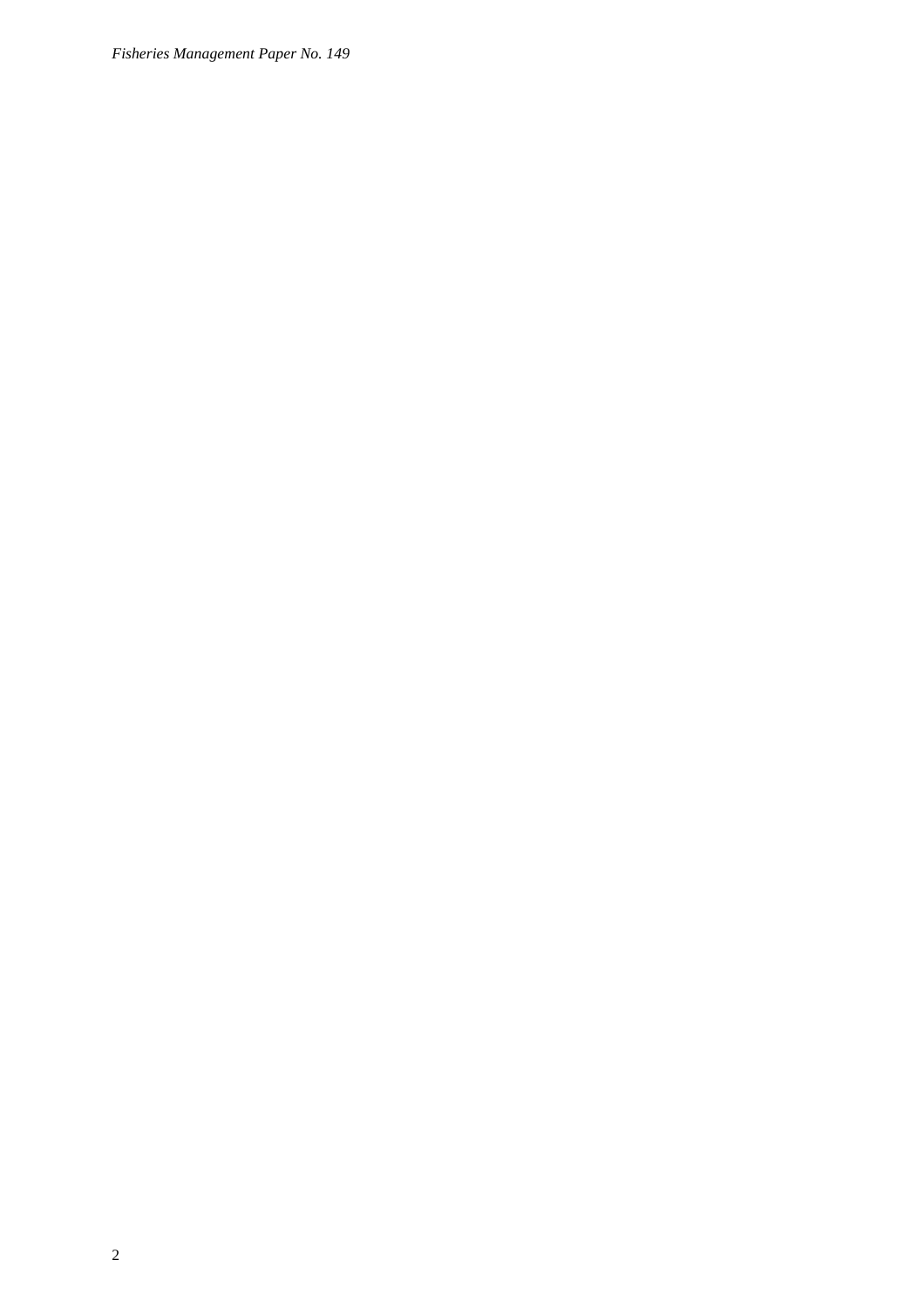# **CONTENTS**

| 1.0  |                                                                    |
|------|--------------------------------------------------------------------|
| 1.1  |                                                                    |
| 1.2  |                                                                    |
| 1.3  |                                                                    |
| 1.4  |                                                                    |
| 2.0  | <b>MANAGEMENT STRATEGIES FOR THE LANCELIN ISLAND LAGOON FHPA10</b> |
| 2.1  |                                                                    |
| 2.2  |                                                                    |
| 2.3  |                                                                    |
| 2.4  |                                                                    |
| 2.5  |                                                                    |
| 2.6  |                                                                    |
| 2.7  |                                                                    |
| 2.8  |                                                                    |
| 2.9  |                                                                    |
| 2.10 |                                                                    |
| 2.11 |                                                                    |
| 2.12 |                                                                    |
| 3.0  |                                                                    |
|      | <b>APPENDIX 1</b>                                                  |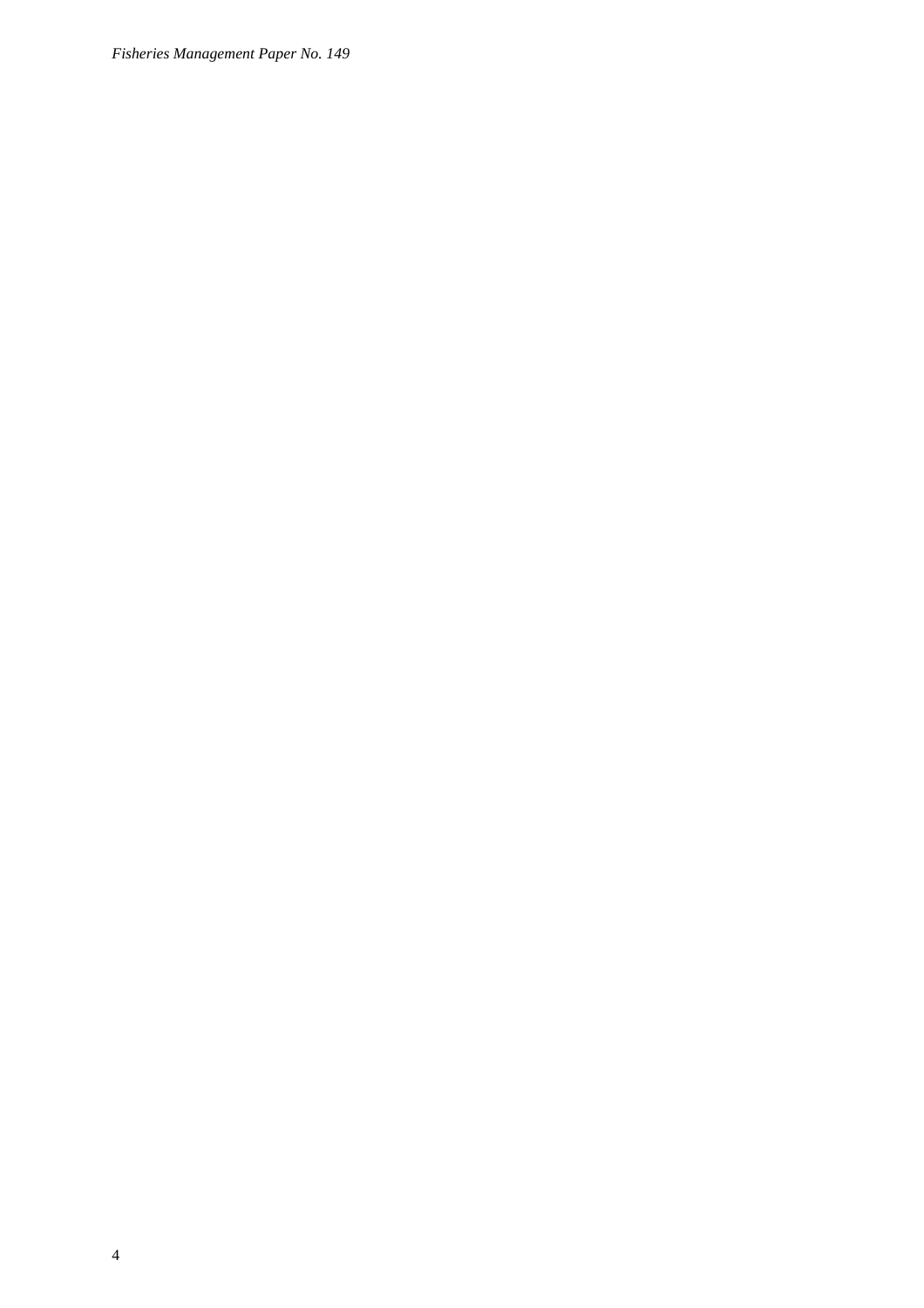## <span id="page-5-0"></span>**1.0 INTRODUCTION AND OVERVIEW**

#### **1.1 General**

Lancelin Island is an emergent limestone feature of the coastal marine environment of the mid-west coast of Western Australia (see Map 1). The island is located at 31°00' 30" S and 115°18' 55" E, approximately 110 km north of Perth and 800 m offshore from the Lancelin town site. It is linked by intertidal and sub-tidal reef platforms to Edward Island to its south.

Both Edward Island and Lancelin Island are gazetted as an A class reserve (Reserve No. 24979) managed by the Department of Conservation and Land Management (CALM) for the conservation of flora and fauna. This vesting extends to the Low Water Mark of the islands.

The Lancelin Island Lagoon is a small area of reef habitat on the western side of Lancelin Island and a popular snorkelling and diving destination. Water depth ranges from less than 0.3 m on the intertidal reefs to less than 3 m on the sand or seagrass-covered bottom. The area has a diverse array of benthic marine habitat.

During a marine survey of the area, over 200 flora and fauna species were positively identified, with many more remaining unidentified due to the diversity of species supported in this marine environment. The survey, which was facilitated by direct observations and photographs, also identified 13 large corals that are a feature of the lagoon's environment.

Lancelin Island Lagoon is accessible to divers and swimmers only during low swell, as a strong current develops from wave energy converging over the outside reefs. The peak use period of the lagoon coincides with low summer/autumn swells, making it a popular destination for holidaymakers.

The deeper areas of the lagoon are currently accessible by boat, but a conflict of use exists between boats, divers and swimmers, due to the lagoon's small area. Extensive fishing and spearfishing has resulted in the local extinction of many larger edible species, with smaller fish now being targeted.

The Lancelin Island Lagoon Fish Habitat Protection Area (FHPA) is established pursuant to Section 115 of the *Fisheries Resources Management Act 1994* (*FRMA 1994*). This plan has been prepared to meet the requirements of Part II, Division 1 of the Act and:

- contains a description of the area;
- outlines the purpose for which the area is to be set aside; and
- lists strategies which relate to the management of the proposed FHPA.

#### **1.2 Boundary of the Lancelin Island Lagoon FHPA**

The Lancelin Island Lagoon FHPA encompasses the waters of the Indian Ocean to the west of the northern and southernmost points of Lancelin Island and extending to the seaward edge of the intertidal/sub-tidal reef platforms. The Low Water Mark of the island nature reserve provides the eastern boundary (see Map 2).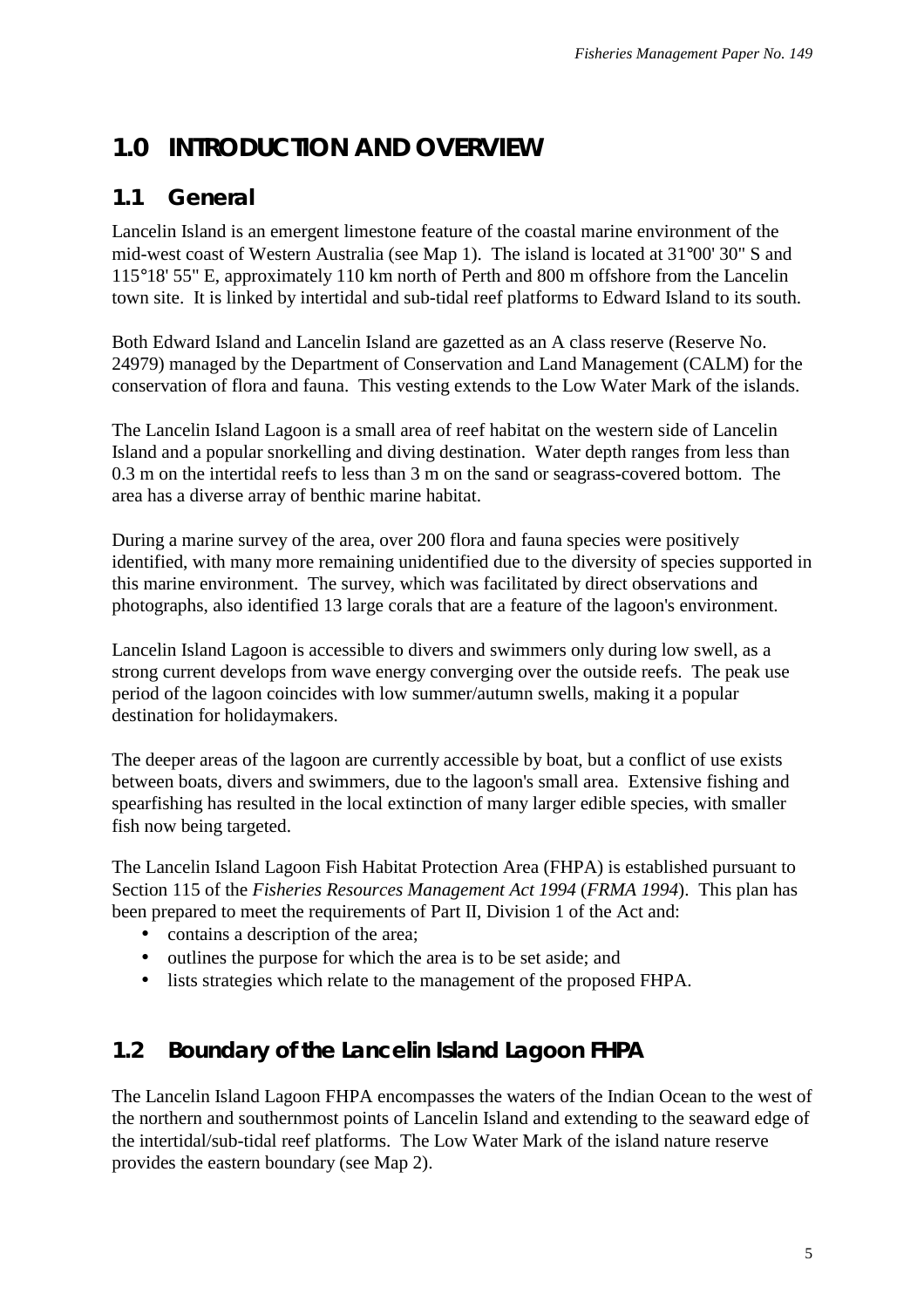#### <span id="page-6-0"></span>**1.3 Purposes of the Lancelin Island Lagoon FHPA**

The purposes for which the Lancelin Island Lagoon FHPA is to be established are:

- (i) the conservation and protection of fish, fish breeding areas, fish fossils or the aquatic ecosystem;
- (ii) the management of fish and activities relating to the appreciation or observation of fish\*.

\*NOTE: "fish" under the FRMA 1994 covers all marine life including shellfish, crustaceans, corals etc.

## **1.4 Development of the Plan of Management**

The draft Plan of Management was prepared by the Australian Marine Conservation Society (AMCS) and the Friends of Lancelin Island (FLI), with the assistance and guidance of Fisheries WA. The draft Plan of Management was developed following consultation with the local community of Lancelin, involving displays and workshops (see Appendix 1).

The draft plan was submitted to Fisheries WA for consideration in March 1999. To gauge the degree of support from the wider community of Western Australia, Fisheries WA advertised the release of the draft Plan of Management for public comment in *The West Australian* and local newspapers. A two-month period for comment was provided.

The public comments received indicated general support for the creation of the FHPA. Following consideration of public comments, a revised draft Plan of Management for the area was prepared by Fisheries WA in consultation with the FLI and the AMCS.

The revised draft Plan of Management was approved by the (then) Minister for Fisheries and notice of intention to gazette the FHPA, in accordance with the draft Plan of Management, was published on 18 November 2000. No submissions were received during the period provided.

Formal gazettal of the FHPA will occur during March 2001.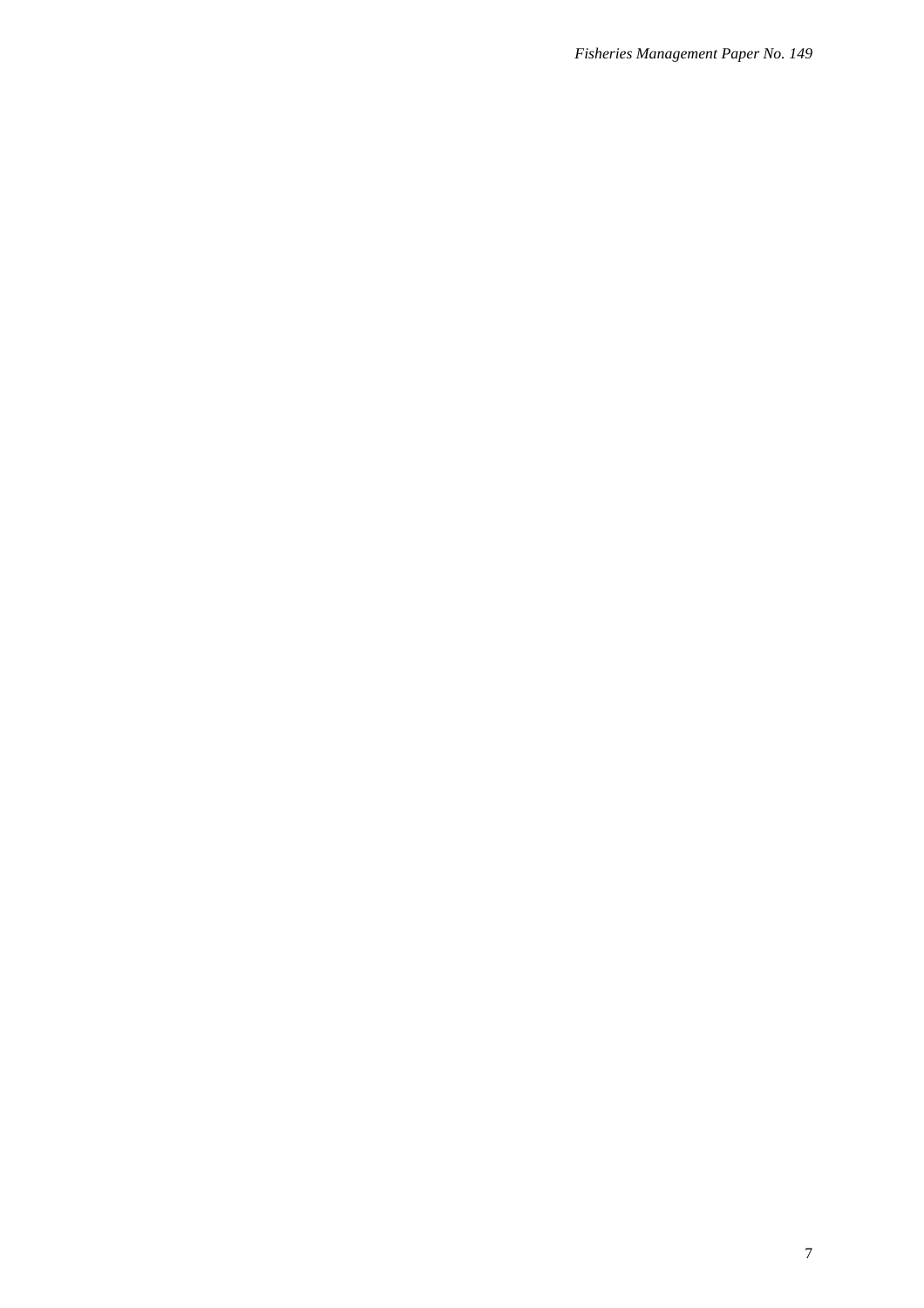

Map 1: Location of Lancelin Island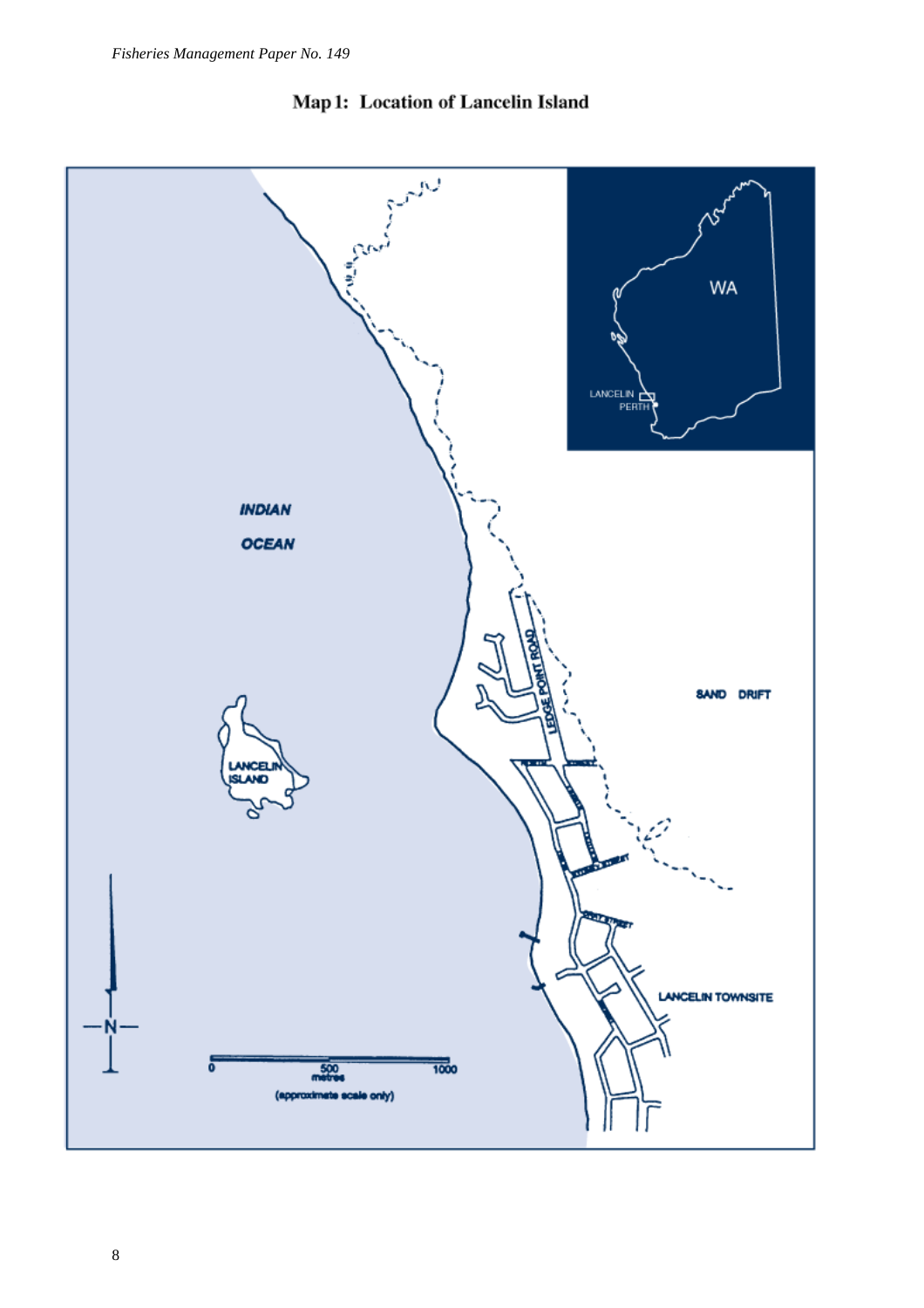

Map 2: Boundary and Habitats of the Lancelin Island Lagoon Fish Habitat Protection Area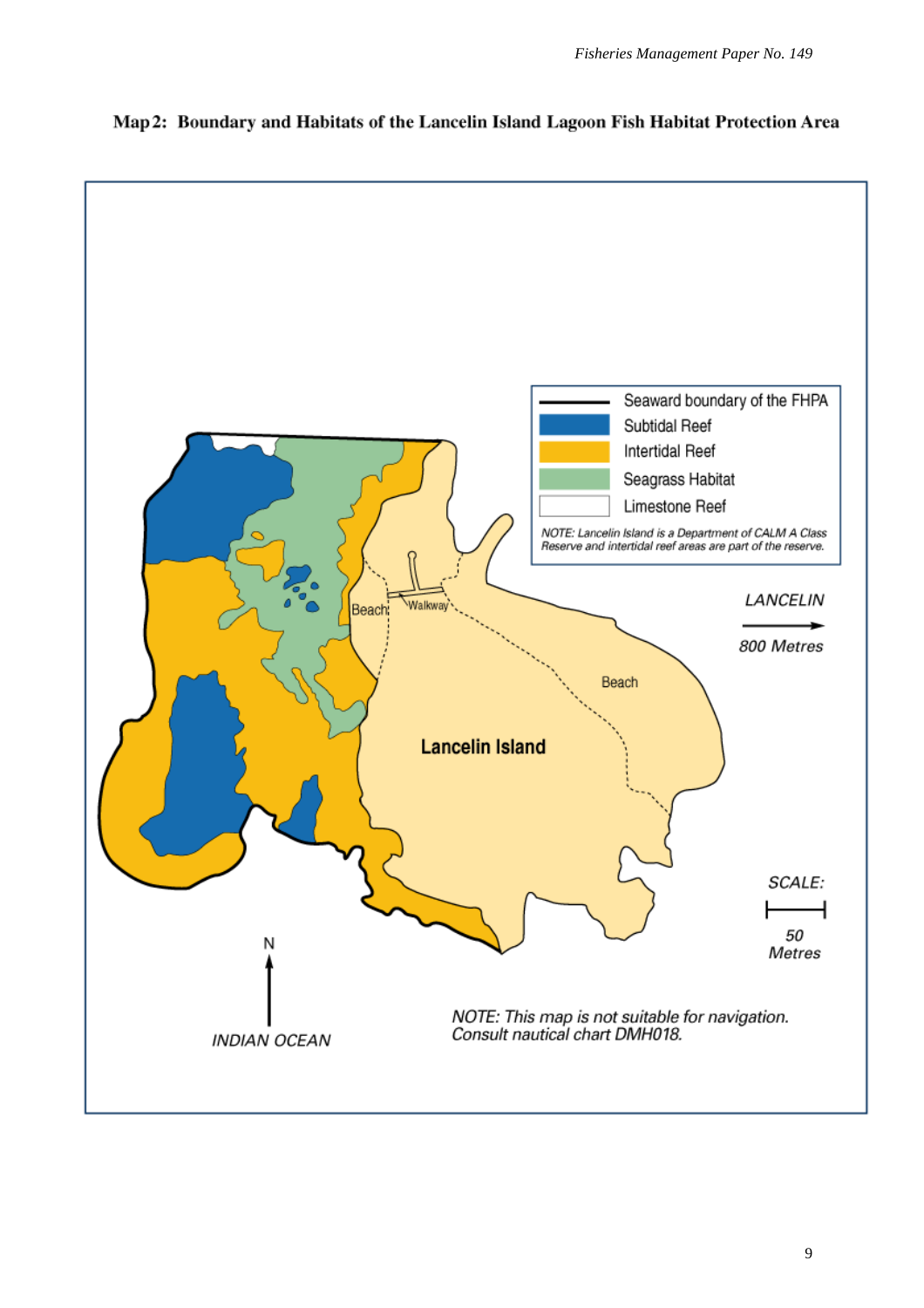# <span id="page-10-0"></span>**2.0 MANAGEMENT STRATEGIES FOR THE LANCELIN ISLAND LAGOON FHPA**

A holistic approach to the management of the Lancelin Island Lagoon as been adopted, which incorporates strategies relating to marine conservation, community involvement, recreational and commercial collecting, ecotourism, diving, boating, moorings and anchorages, mining and exploration, enforcement and monitoring.

The management strategy for the lagoon is as follows:

## **2.1 Marine Conservation**

- Declare the waters designated in Section 1.2 of this plan as a FHPA vested with the Minister for Fisheries under the *Fish Resources Management Act 1994 (*FWA).
- Recognise and promote the FHPA as an area of high conservation value (AMCS, FLI, FWA).
- Implement this Plan of Management for the FHPA (AMCS, FLI, FWA).
- Manage all activities to maintain and enhance intrinsic and ecological values of the FHPA (FLI, FWA).
- Promote research and monitoring to develop an understanding of the ecology of the aquatic ecosystem (AMCS, FWA).
- Maintain and develop the cooperation of the public and the Department of Conservation and Land Management (CALM) to ensure that an integrated and effective approach to planning, management and tenure continues to be implemented, and, where necessary, improved (FWA, CALM).
- Encourage research by outside bodies and individual researchers (AMCS, FWA).
- Collate and make available research findings to all interested persons (AMCS, FWA).
- Promote the FHPA as a 'Reef Observation Area' (FWA).

#### **2.2 Information, Interpretation and Community Involvement**

- Seek funding to develop an information package for distribution to all user and interest groups (AMCS, FLI, FWA).
- Promote community involvement in decision-making concerning the FHPA (FWA).
- Seek funding to develop shore-based interpretative signage at boat launching points and on the island to promote the values and regulations of the FHPA (AMCS, FLI).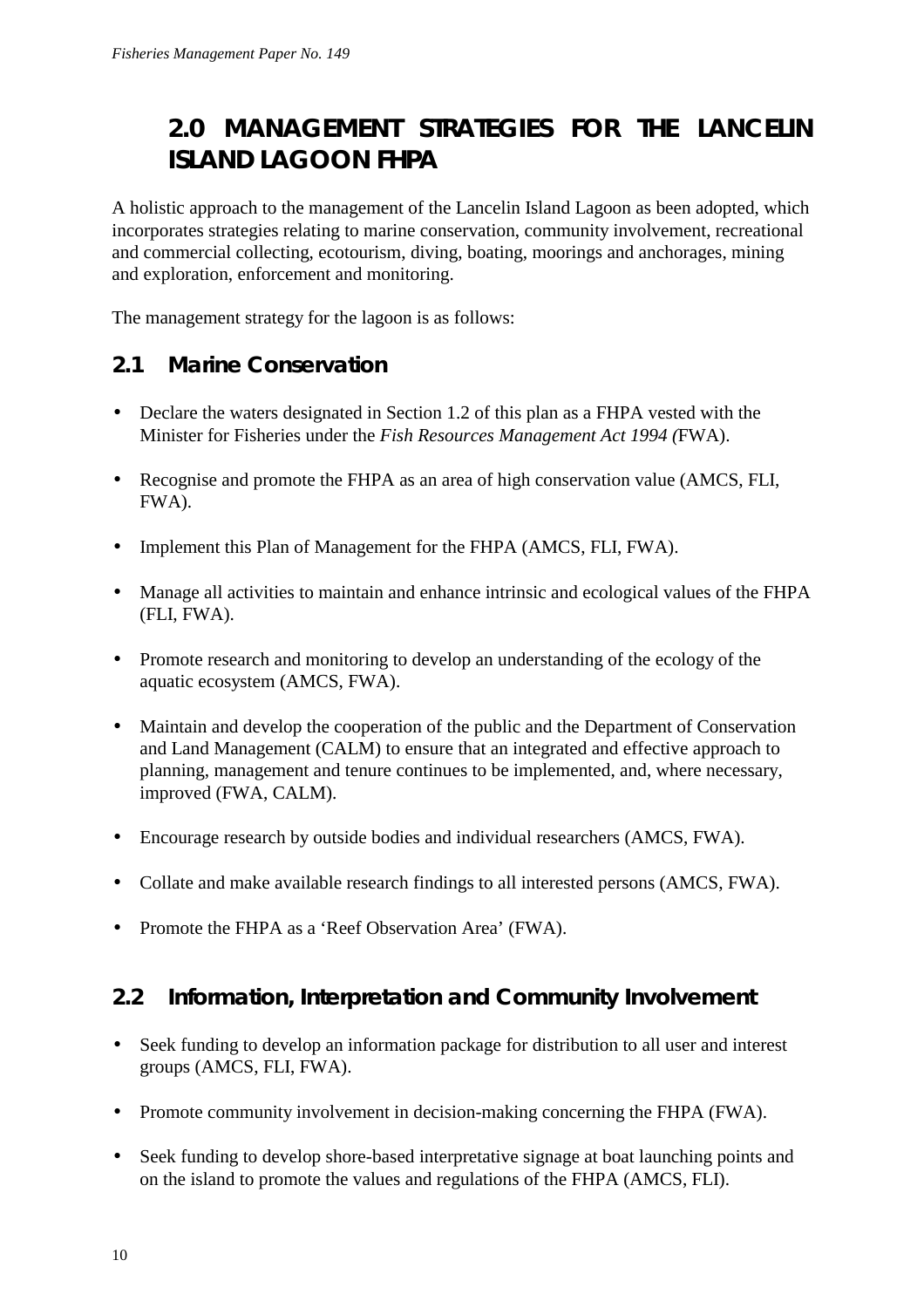<span id="page-11-0"></span>• Promote community use of the area for direct observation of marine life using dive trails, etc. (FWA, FLI).

#### **2.3 Recreational Fishing and Collecting**

- Prohibit all recreational fishing and collecting in the FHPA (FWA).
- Prohibit the undertaking of manipulative experiments and the collection of flora and fauna within the FHPA, with the exception of the collection of specimens for the purpose of species identification (FWA).

## **2.4 Commercial Fishing**

• Prohibit all commercial fishing within the FHPA (FWA).

#### **2.5 Aquaculture**

• Prohibit aquaculture within the FHPA (FWA).

#### **2.6 Ecotourism**

- Develop a management plan for environmentally sensitive ecotourism, including policies and operating guidelines (AMCS, FLI, FWA).
- Develop a working relationship with CALM so as to integrate land-based and marinebased ecotourism (FWA, CALM).
- Investigate the feasibility of developing application guidelines and performance criteria for venture proponents, along with a procedure to aid assessment of a proponent's proposal and ability to perform (FWA, CALM, AMCS, FLI).

## **2.7 Diving**

- Encourage industry to develop a code of conduct for dive charter operators (AMCS, FLI, FWA).
- Promote diving and snorkelling as passive recreational activities within the FHPA (FWA).
- Seek funding to prepare information for the public about diving in the FHPA (FWA, AMCS, FLI).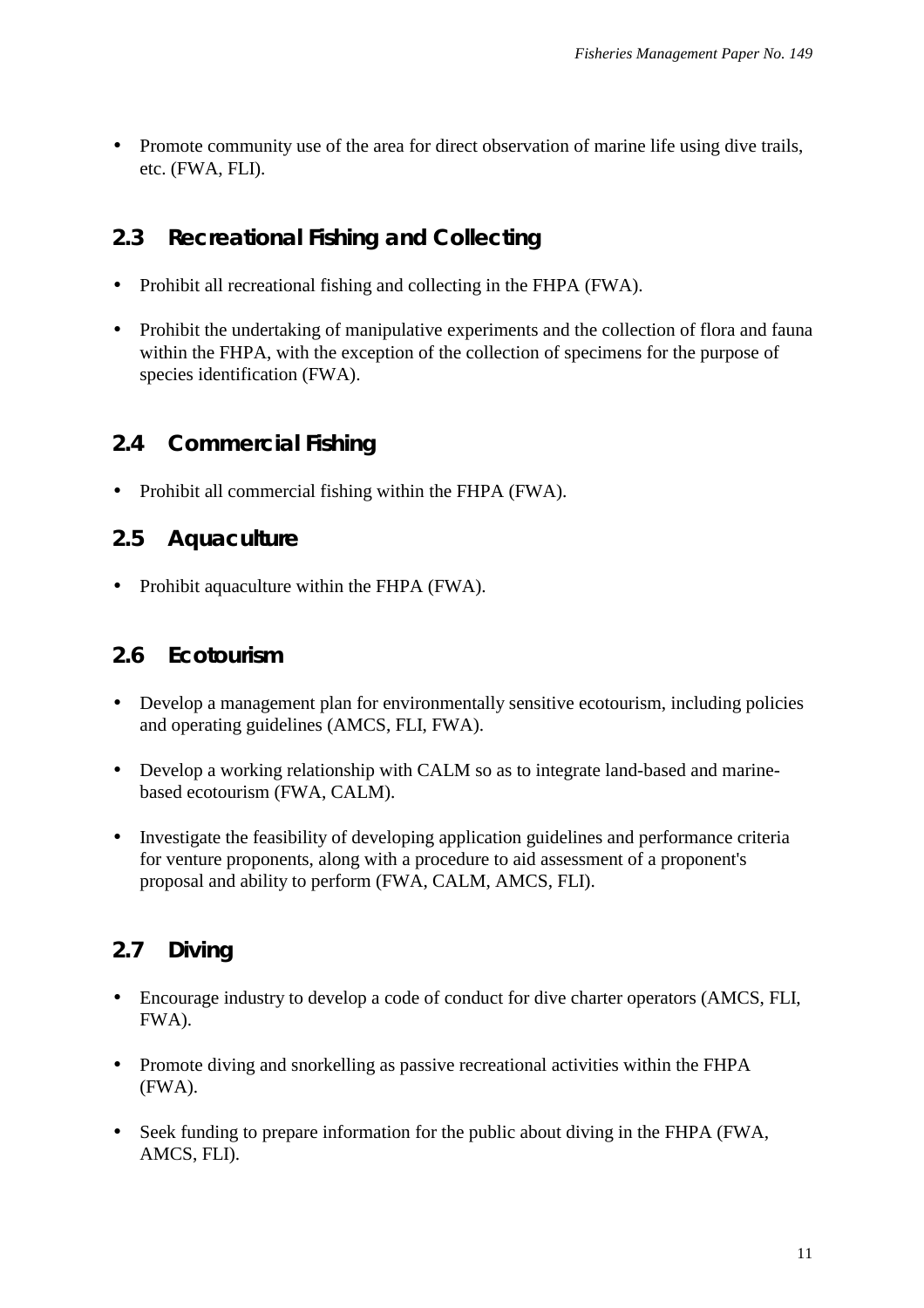#### <span id="page-12-0"></span>**2.8 Boating**

- Boating within the FHPA will be permitted, however boats are not permitted to land on the beach (CALM).
- Exclude the use of personal powered watercraft within the FHPA (FWA, Department of Transport).
- Install a northern boundary (lagoon entrance) buoy to mark the start of the FHPA. Deploy floating signage on this buoy indicating that anchoring and beach landing are prohibited inside the boundary. The boundary mooring will be designed in an environmentally sensitive manner and suitable for small boat attachment (FWA, Department of Transport).

## **2.9 Boat Mooring and Anchorage**

- Remove the existing mooring within the FHPA (Department of Transport, FWA).
- Seek funding to install two environmentally sensitive moorings within the area, one of which will lie on the northern boundary of the FHPA area (see Section 2.7) and a second over the sandy outlet channel within the boundary. Mooring access arrangements would give priority to organised ecotourism activities, but also be available to private users when otherwise vacant (FWA, FLI, AMCS).
- Prohibit boat anchorage within the FHPA (FWA, Department of Transport).
- Consider the feasibility of delineating the boundary of the FHPA with appropriate navigational markers (Fisheries WA, Department of Transport).

## **2.10 Mining and Exploration**

• Investigate the means to prohibit mining and exploration within the FHPA and in adjacent areas where the environmental values of the FHPA may be compromised (FWA).

#### **2.11 Resourcing, Surveillance and Enforcement**

- Provide information to visitors on the values of the FHPA, its wise use and the applicable regulations (FLI, AMCS, FWA).
- Encourage the community to report undesirable activities to Fisheries Officers (FLI, FWA, CALM)
- Ensure enforcement activities are coordinated between Fisheries WA, CALM and Department of Transport (FWA).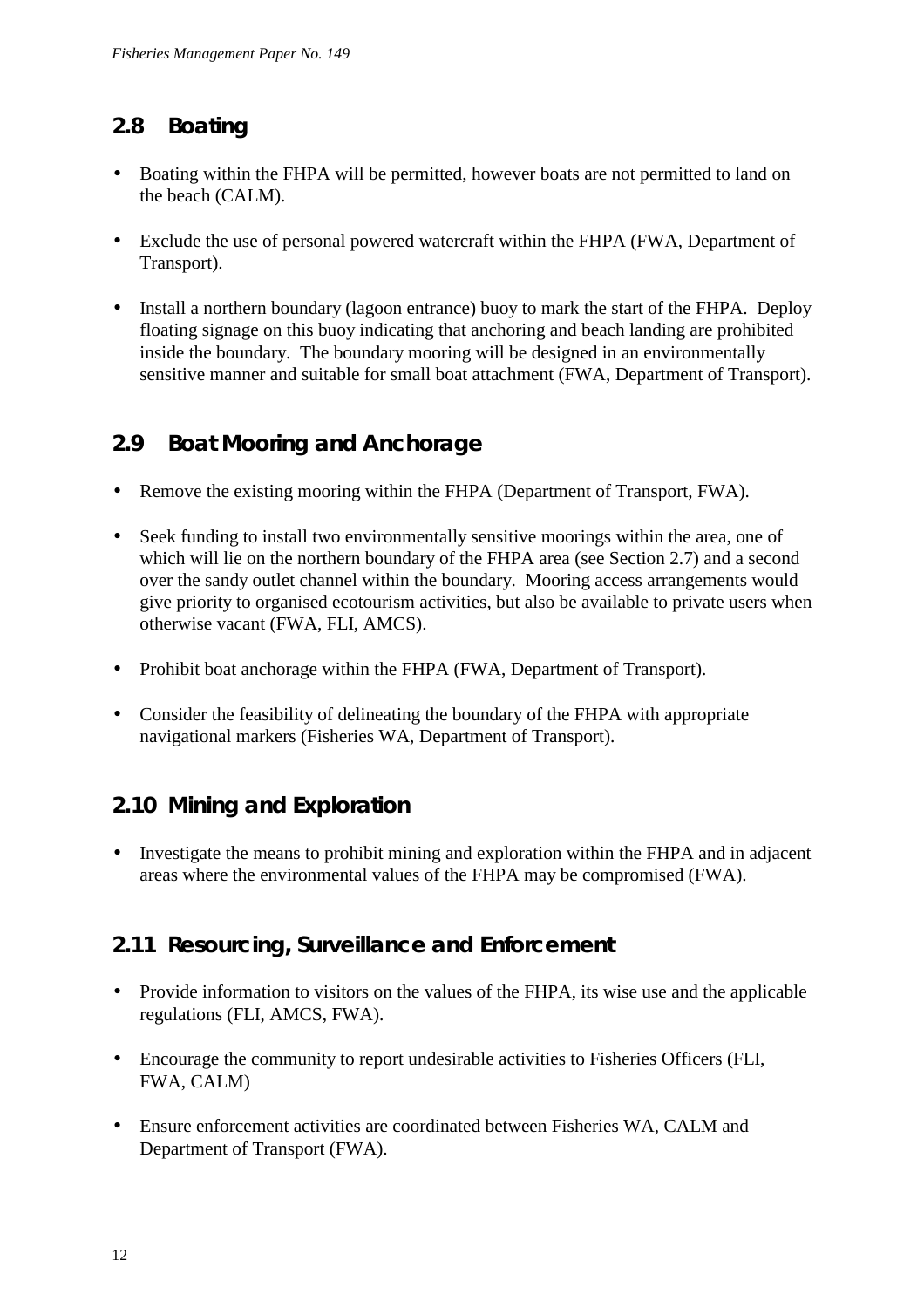- <span id="page-13-0"></span>• Develop an implementation strategy for the Lancelin Island Lagoon FHPA (AMCS, FWA).
- Actively seek resources for implementing the FHPA Plan of Management (FWA, AMCS, FLI).

#### **2.12 Fish and Environmental Monitoring**

- Seek funding to undertake research and monitoring of marine habitats within the FHPA to determine the flora and fauna present (AMCS, FLI, FWA, Charter operators).
- Seek funding to undertake research and monitoring of marine habitats to determine health, and quantify the effects of human impacts (AMCS, FLI, FWA, Charter operators).
- Seek funding to monitor the abundance of commercially and recreationally targeted fish species, including the Western Rock Lobster, within the FHPA (FWA, AMCS, FLI).
- Seek funding to monitor the intensity of diving in the FHPA and any effect divers may be having on the environment (FWA, AMCS, FLI, Charter operators).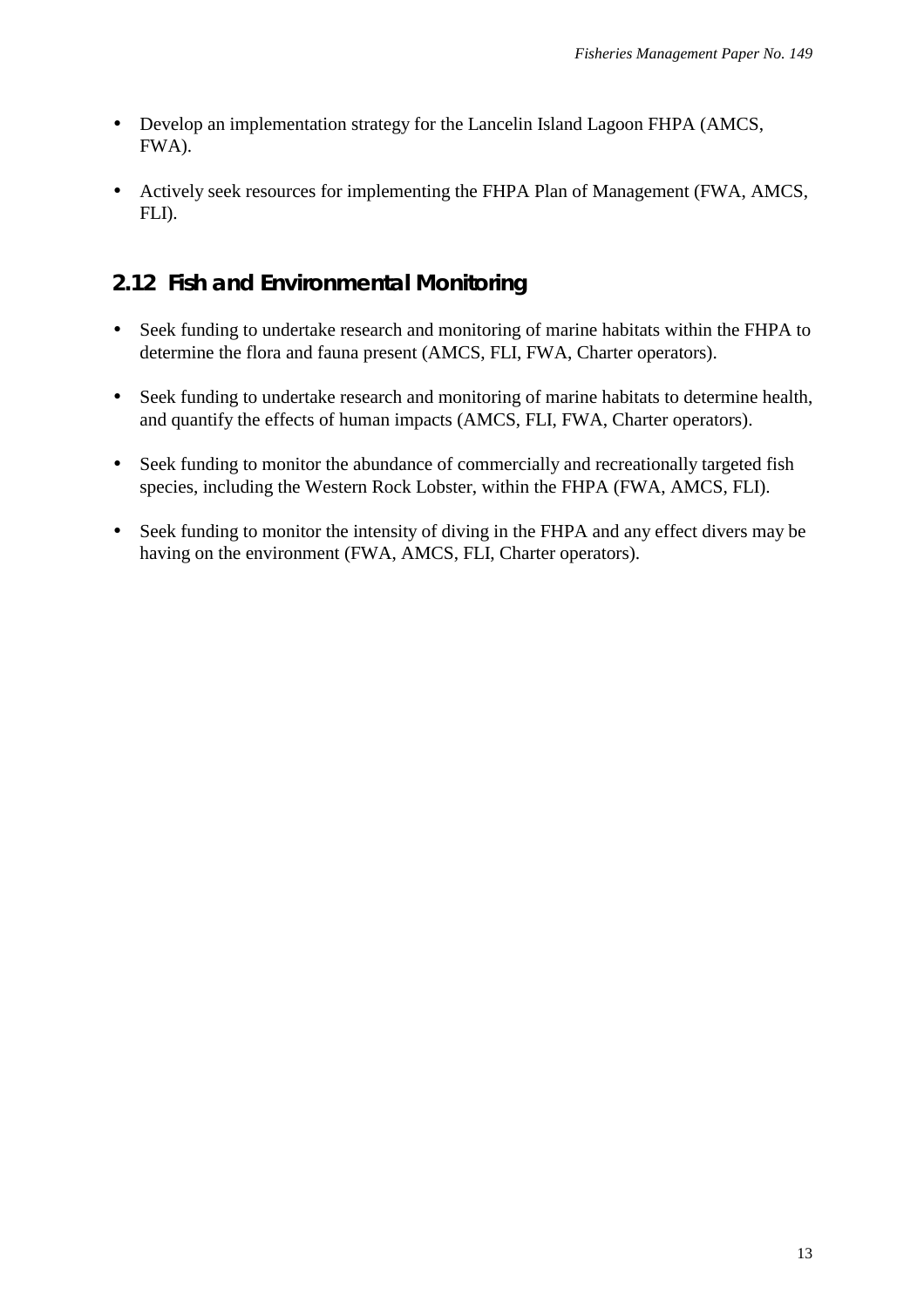# <span id="page-14-0"></span>**3.0 RELATED READING**

Australian Marine Conservation Society (WA) (1998) *Lancelin Island – Management Implications* (unpublished report)

CALM (1997) *Lancelin and Edward Islands Nature Reserve, Interim Guidelines for Management,* Moora District (unpublished report)

Green B.J. (1999) *Results of a Marine Biological Survey of Lancelin Island Lagoon - a proposed Fish Habitat Protection Area* (in progress)

Hutchins B. (1994) *A survey of the Nearshore Reef Fish Fauna of Western Australia's West and South Coasts – The Leeuwin Province,* Records of the Western Australian Museum Supplement No. 46

Keighery G.G. & Alford J.J. (date unknown) Extract from unpublished report by the Department of Conservation and Land Management

Pearson D.J. & Jones B. (1997) *Draft Lancelin Island Skink Recovery Plan,* Department of Conservation and Land Management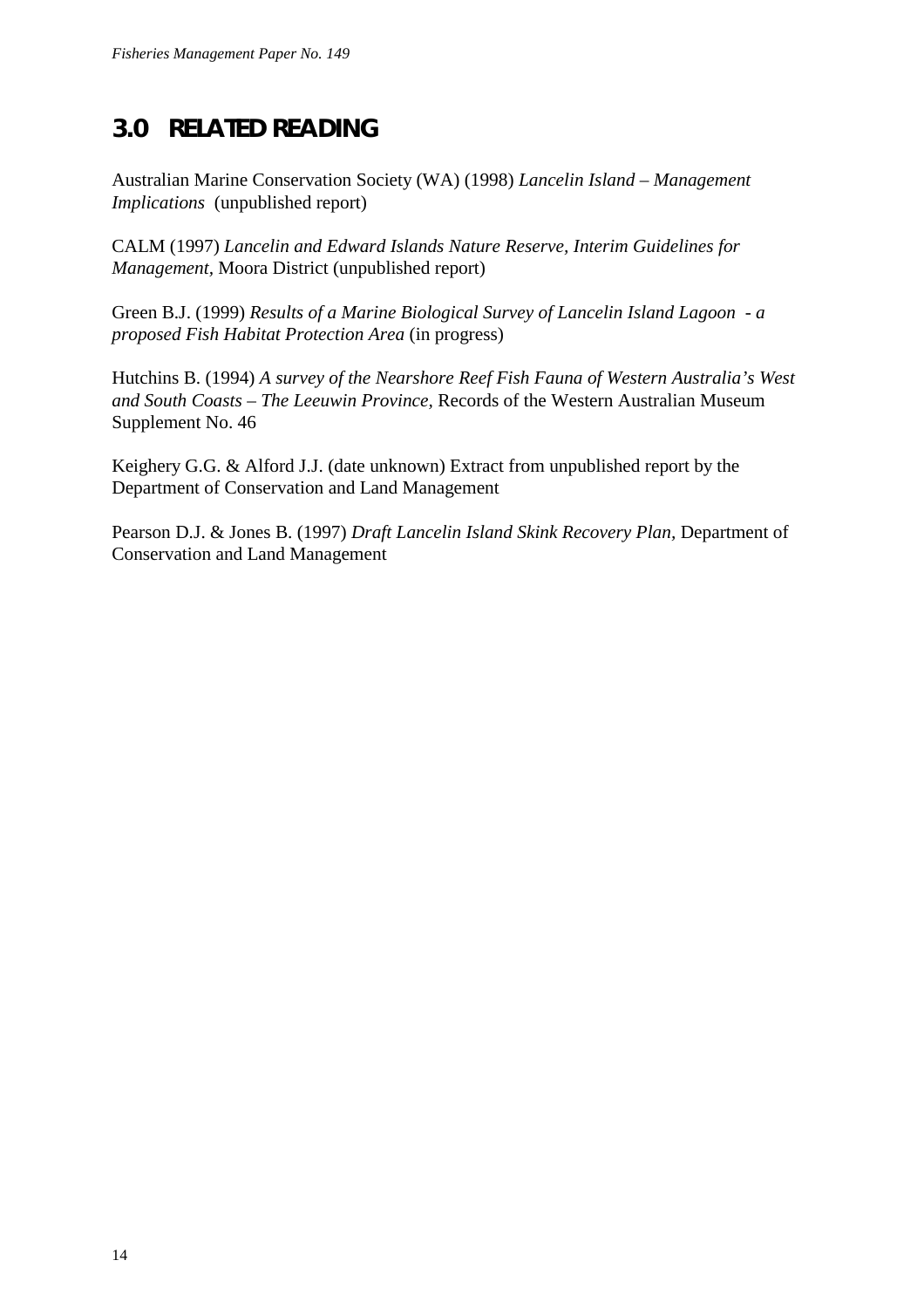# <span id="page-15-0"></span>**APPENDIX 1 COMMUNITY CONSULTATION ANALYSIS**

#### Sunday 24 January 1999

Community consultation was considered an essential part of the development of this plan. While the Australian Marine Conservation Society (WA) and the Friends of Lancelin Island are active community voices, it was important that this proposal receive as wide an airing as possible before the proposal was put forward to Fisheries WA.

Leading up to the community consultation evening, members of these two groups were discussing the idea of the Fish Habitat Protection Area (FHPA) with the community of Lancelin, so as to promote further discussion within the community. A display was set up at the Lancelin Amateur Angling Club (LAAC) over the Australia Day long weekend, with the display also being erected at the town's shopping centre during lunch-time trading hours.

Facilitators also interacted with LAAC members during a social evening to investigate community attitude. We believe that the community has been given full opportunity to become involved in the consultation process. Further discussion will no doubt take place with the release of this *draft* plan.

The following is an analysis of the community consultation evening which was run as a discussion workshop, with participants being asked to answer specific questions. Participants were separated into three groups to undertake their discussions, with a spokesperson from each group then presenting the associated group's answers and conclusions. The evening meeting was considered a positive and fair process by all in attendance.

#### **1. What do you consider to be the most important values of Lancelin Island and its marine environment?**

- Natural diversity of flora and fauna.
- Surfing.
- Snorkelling/diving.
- Safe environment.
- Bird watching.
- Recreational fishing.
- Bird nesting.
- Endemic habitat of the Lancelin Island skink.
- Sea lions.
- Pristine reef.
- Freedom to do what you want.

All participants agreed that these values are represented by:

- Environmental values.
- Recreational values.
- Aesthetic values.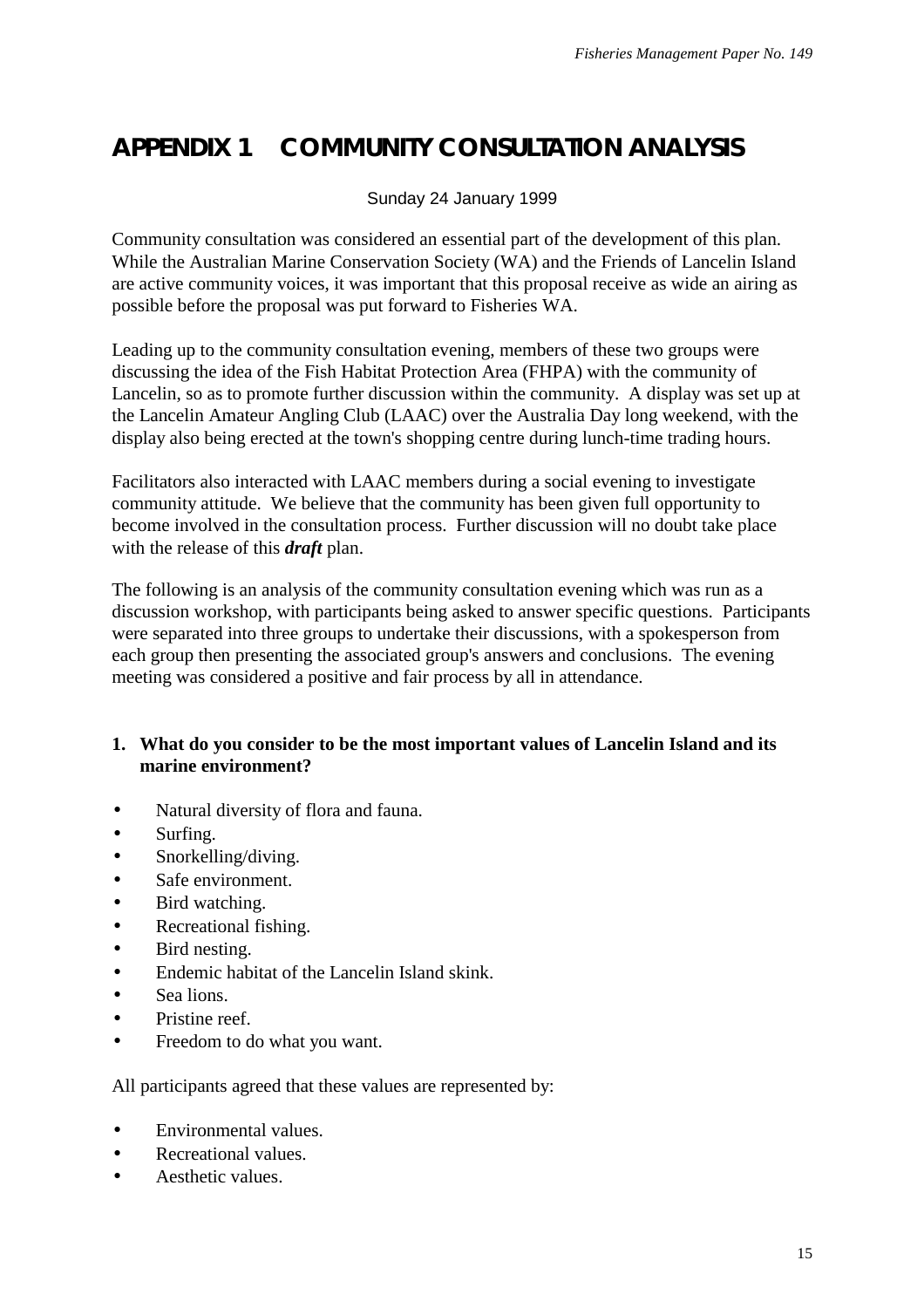• Educational values.

#### **What are your feelings about Lancelin Island being gazetted as an A class reserve for the conservation of flora and fauna?**

- It's a good idea it means there is some control of activities.
- Perhaps conservation should be given a higher priority than recreation.
- Good idea.
- **2. What are your feelings about the proposal for Lancelin Island Lagoon to be gazetted as a Fish Habitat Protection Area (given the objectives of Section 115 of the** *FRMA 1994***)?**
- Good idea.
- Compliance may be a problem.
- Allows for community ownership.
- Education should be a component of the plan.
- People may think because its special there will be more to take.
- May stop people from fishing who have traditionally fished in the lagoon.

#### **4. Do you see any benefits in having a Fish Habitat Protection Area adjacent to the island?**

- It will compliment terrestrial management of the island.
- The area is highly accessible to people.
- It seems a natural progression, given the new management strategies being implemented on the island.
- It will be wonderful to snorkel in a conservation area.
- It will be a great attraction for visitors to Lancelin.
- None.
- **5. Do you see any disadvantages in having a Fish Habitat Protection Area adjacent to the island?**
	- No, but an appropriate management plan will be needed.
	- Given the amount of reef area still available for free recreation, putting this area aside is no problem.
	- Having both protected areas and 'open areas' still provides a freedom of choice for recreational activities.
	- An 'out of bounds' fishing area may be a cause of resentment for some who will not adhere to regulations.
	- There could be a problem of enforcing regulations when lines on a map aren't evident out in the environment.
	- More rules to follow.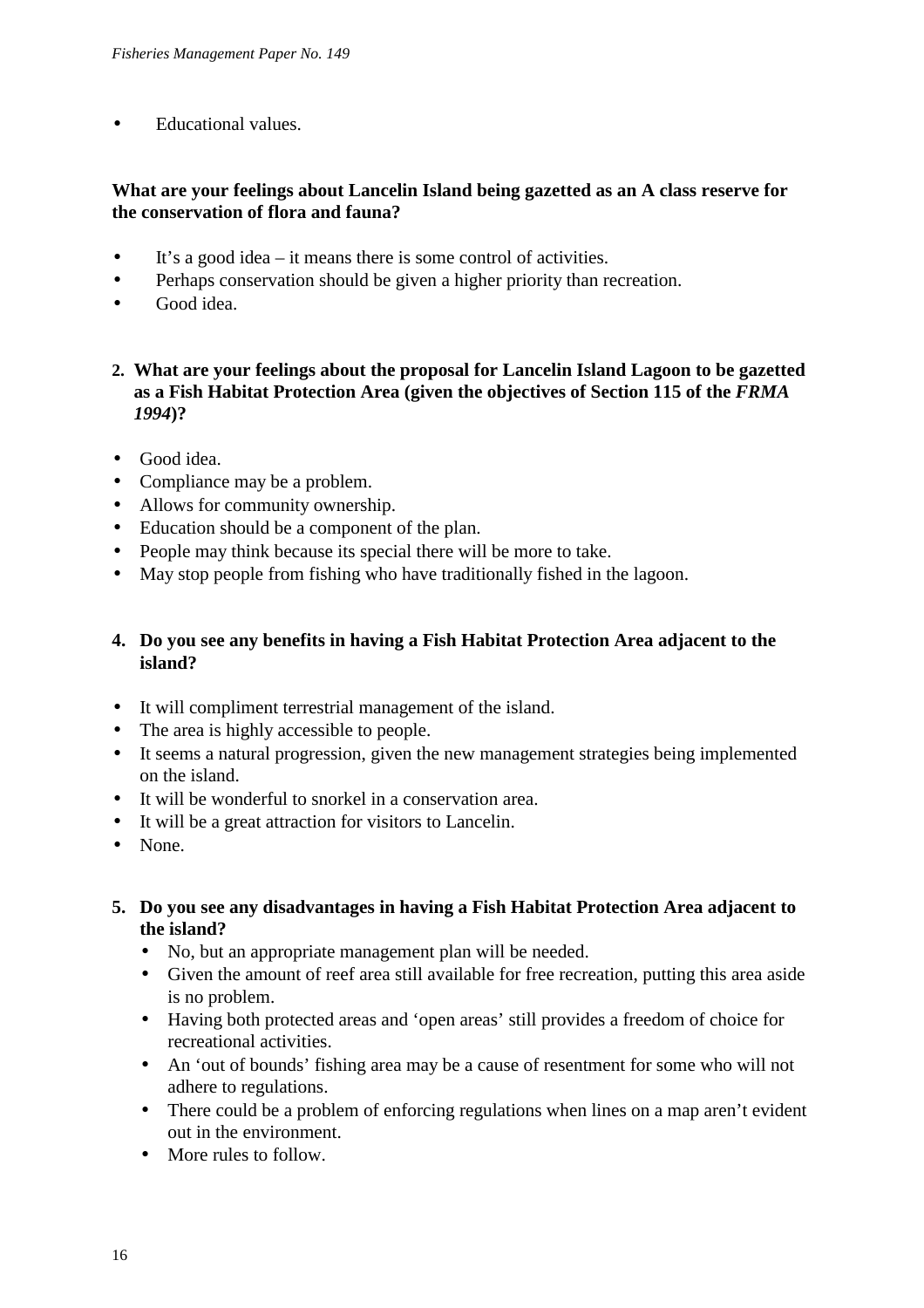#### **6. Given the objectives of Section 115 of the** *FRMA 1994***, what activities do you think should be allowed to occur in a Fish Habitat Protection Area?**

- Fish observation.
- Surfing.
- Scuba diving/snorkelling.
- Dive and snorkel charters.
- Coral observation.
- Surf skiing.
- Body boarding.
- Marine research/monitoring.
- Swimming.
- Reef walking.

#### **7. Given the objectives of Section 115 of the** *FRMA 1994***, what activities do you think should NOT be allowed to occur in a Fish Habitat Protection Area?**

- Coral collection.
- Spearfishing.
- Boat fishing.
- Anchoring.
- Reef fishing.
- Shore fishing.
- Net fishing.
- Lobster fishing.
- Gidgie fishing.
- Aquarium collection.
- Bait collection.
- Abalone collection.
- Shore mooring.
- Fish collection.
- Jet skiing.
- Water skiing.
- Sailing.
- Mining.
- Aquaculture.
- Shell collecting.
- Algae harvesting.

#### **8. If you were to choose the boundaries for the Fish Habitat Protection Area for Lancelin Island Lagoon, where would they extend?**

*All participants were given a marine habitat map of the island and were asked to delineate a boundary for the FHPA.*

The diagrams provided overleaf are the areas which were chosen by participants. The evening concluded with all participants agreeing that the boundary should extend from the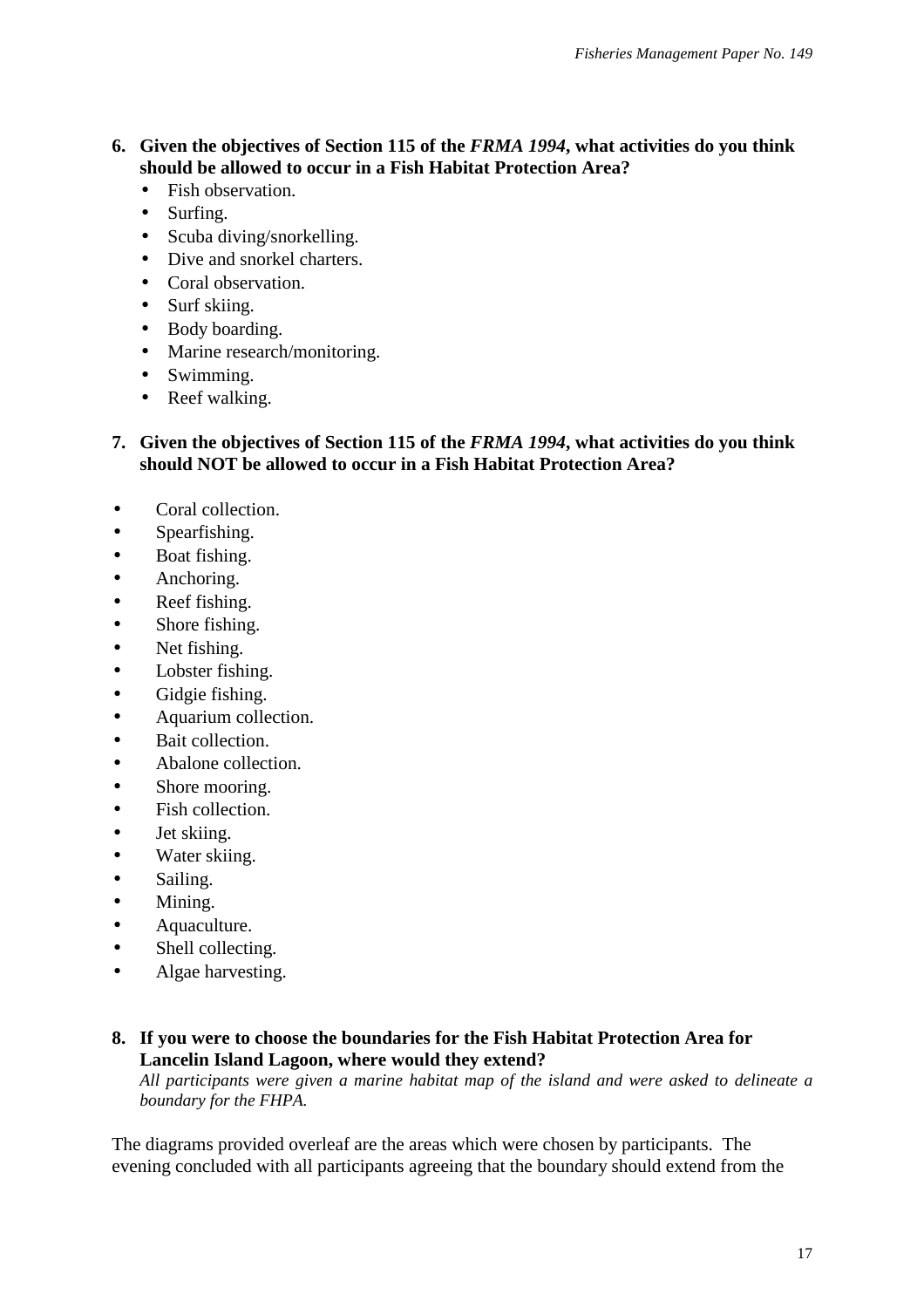northern tip of the island to the southern tip, encompassing the intertidal and subtidal reef systems in between.

Some discussion occurred as to delineation of line boundaries. It was suggested that the boundaries should follow the morphology of the reef platform to seaward of the island, so that the FHPA was clearly designated by an immovable and easily seen boundary. The majority of participants agreed this would be the best approach. One participant opposed the choosing of any boundaries for a FHPA.